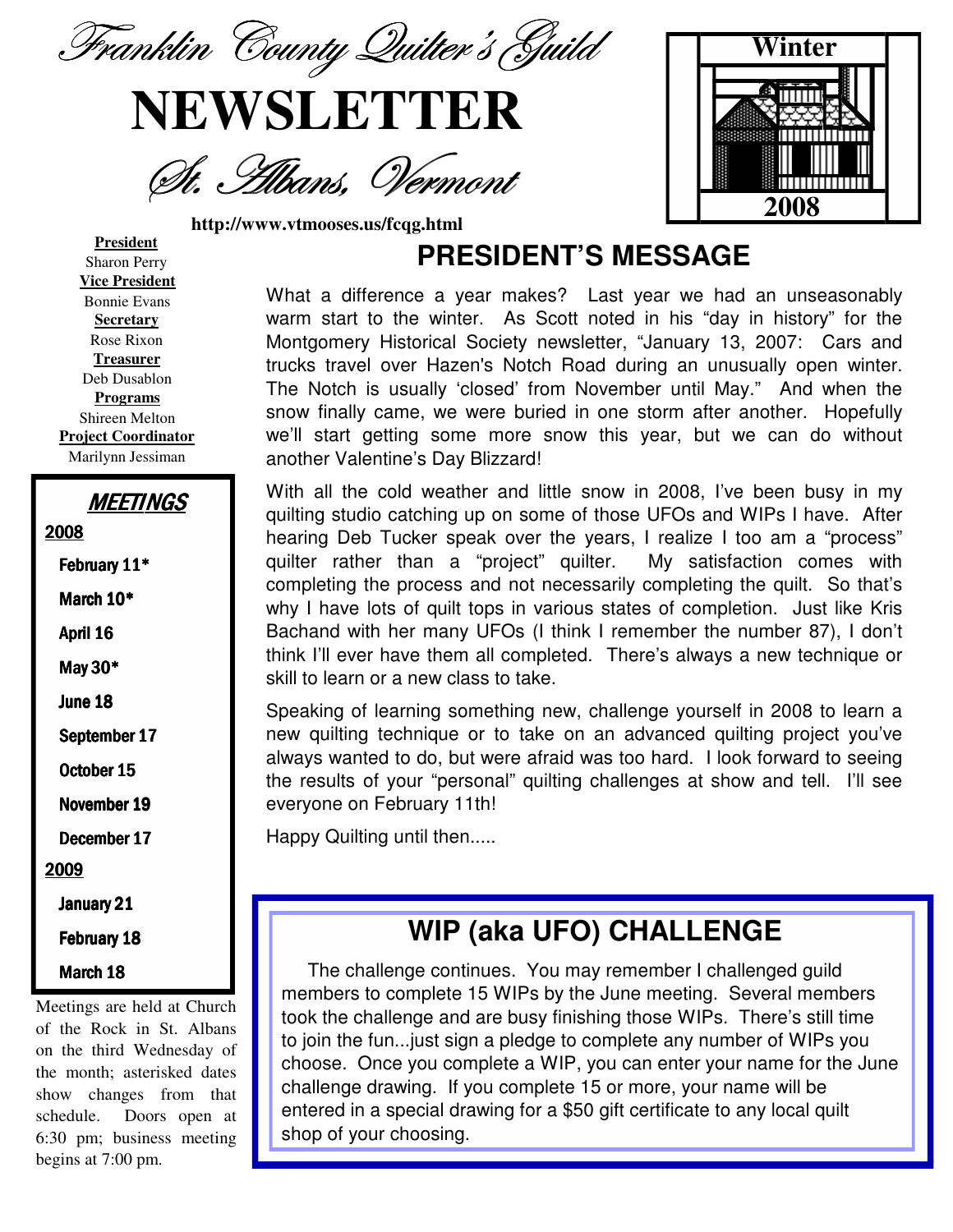#### 2007 - 2008 KEMAINING PROGRAMS

| $-$ February 11th: | Ugly Fabric Challenge<br>Quilt Show pictures & prep<br>FOOD DRIVE |
|--------------------|-------------------------------------------------------------------|
| - March 10th:      | Quilt Show prep (if needed)                                       |
| $-$ April 16th:    | Artist in Residence demos<br>(tentative)                          |
| - May 30th         | Trunk Show with Deb<br>Tucker                                     |
| $-$ May 31st:      | Workshop with Deb Tucker                                          |
| $\sim$ June 18th:  | Potluck Social<br>Tea Cup Auction                                 |

### **SCHEDULE CHANGE FOR FEBRUARY, MARCH & MAY MEETINGS**

As a reminder, the meeting date for our February and March meetings has been changed due to a conflict with Church of the Rock activities. The February meeting will be held on Monday, the 11th, while the March meeting will be on Monday, the 10th, at the Church of the Rock. Please be sure to change your calendars so you don't miss out on any fun this year.

The meeting in May has also been moved to Friday, May 30th. Deb Tucker will return to the guild for a trunk show that evening. Deb will also conduct a workshop on Saturday, May 31st, and possibly one on Sunday, June 1st. For more information about Deb Tucker, visit http://www.datquiltlady.com/.



# **MONTHLY MEETING FORMAT**

- 6:30 p.m. Doors open Sign up for raffle BOM blocks if you made one Sign up for monthly drawing Pick up your name tag
- 7:00 p.m. Business meeting Show and Tell Short break as appropriate Program for the evening



### RECIPE CORNER: Obsegng Choeolatg Cakg

This recipe comes from Phyllis Fletcher.

1 box dark chocolatę cakę mix 1 cup sour cream 1 small pkg. instant chocolate pudding  $4$   $0$  $9$  $8$  $1/4$  cup water  $1/4$  cup amargito  $1/2$  salad oil  $1$  pkg. chocolate chips  $(12$  oz)

Preheat oven to 350 degrees. Mix all ingredients together. Bake for 1 hour in lightly greased bundt pan. No frosting is needed. Let cake sit for 12 hours before eating. It is good refrigerated, and better to eat the next day. Serves 12 - 16.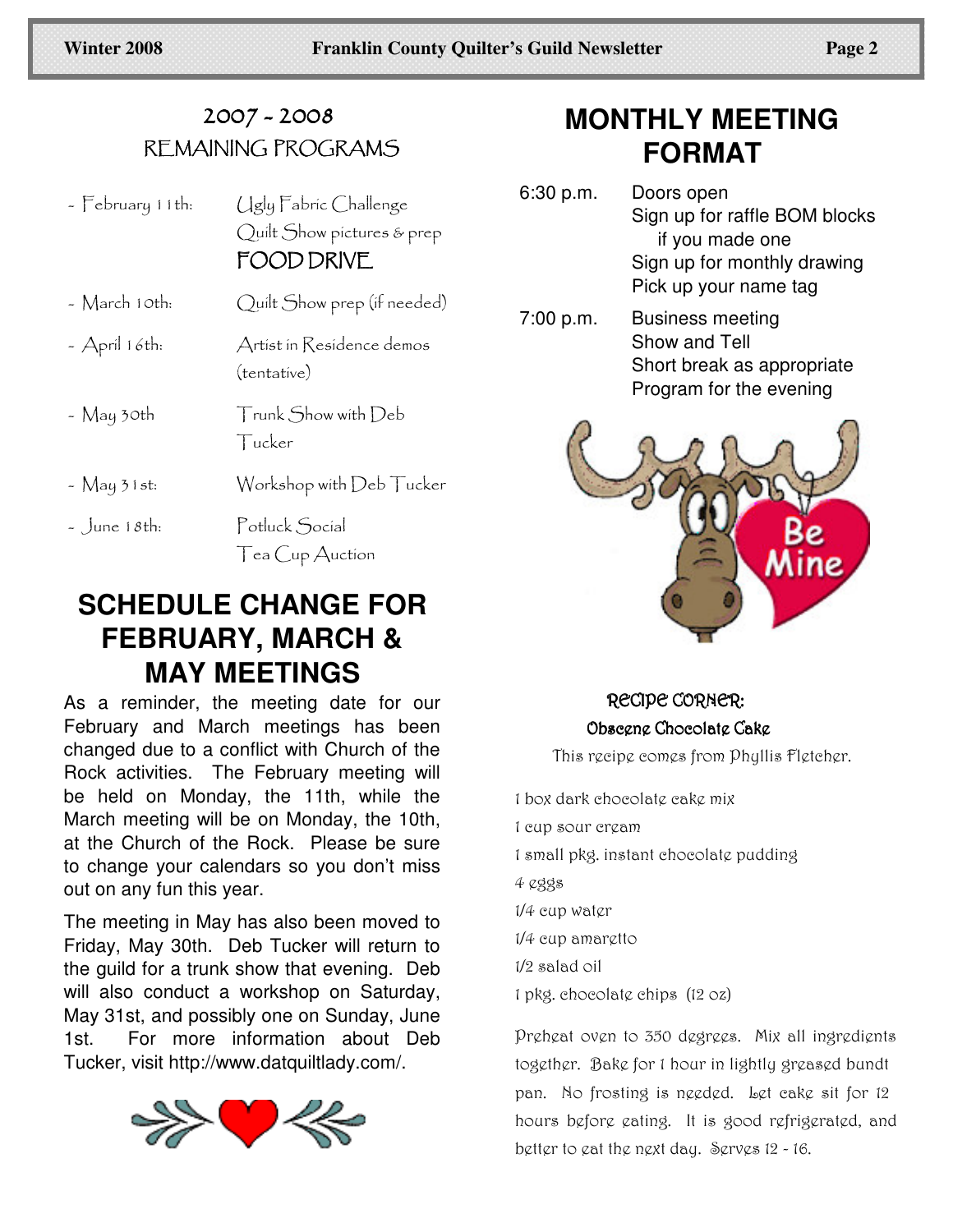### **NAME THAT BLOCK**

Can you name the blocks pictured below? The answers can be found on page 4.





#### SOME REDWORK TIPS

- (Jse a Sakura Figma Fen size .01, in a color to match your floss, to trace your embroidery pattern; this pen is permanent, so mark carefully.

- Redwork does not have to be done in red; "Redwork" is a style and any color may be used.

- Always use new Hoss; new Hoss will last longer and have a smoother appearance.

-  $\bigwedge$ Ithough muslin is the traditional fabric of Redwork, many other fabrics look great, including monotone prints; Kaufman Kona Cotton "Snow" is a fabric that gives a finer appearance than muslin and is easy to work on.

 $\sim$  (Jse a fine embroidery needle such as size # 9.

#### OUL TING TIPS

- When making totes and purses, use plastic canvas in the bottom to support and maintain shape in the finished project. Plastic canvas is inexpensive, long lasting, easy to cut and easy to clean.

- When replacing a sewing machine needle, first thread the new needle, then use the thread to hold it in place while tightening the screw especially if you have "chubby" fingers. This also works well when replacing needles in sergers.

- Try using a few drops of a water soluble basting glue to keep the binding in place while you finish hand stitching it. The binding remains even all around, and your thread will not get hung up in any pins. The glue easily washes out.

- For a small, sewing kit, use an empty 35 mm film canister, place a threaded needle, and a straight pin or two (stuck in a small piece of felt), a few buttons, safety pins (in various sizes) and a stain-removal wipe. Keep one of these mini-kits in each of the family cars, in the kids' book bags, in purses and overnight bags. They will be used more than you can imagine.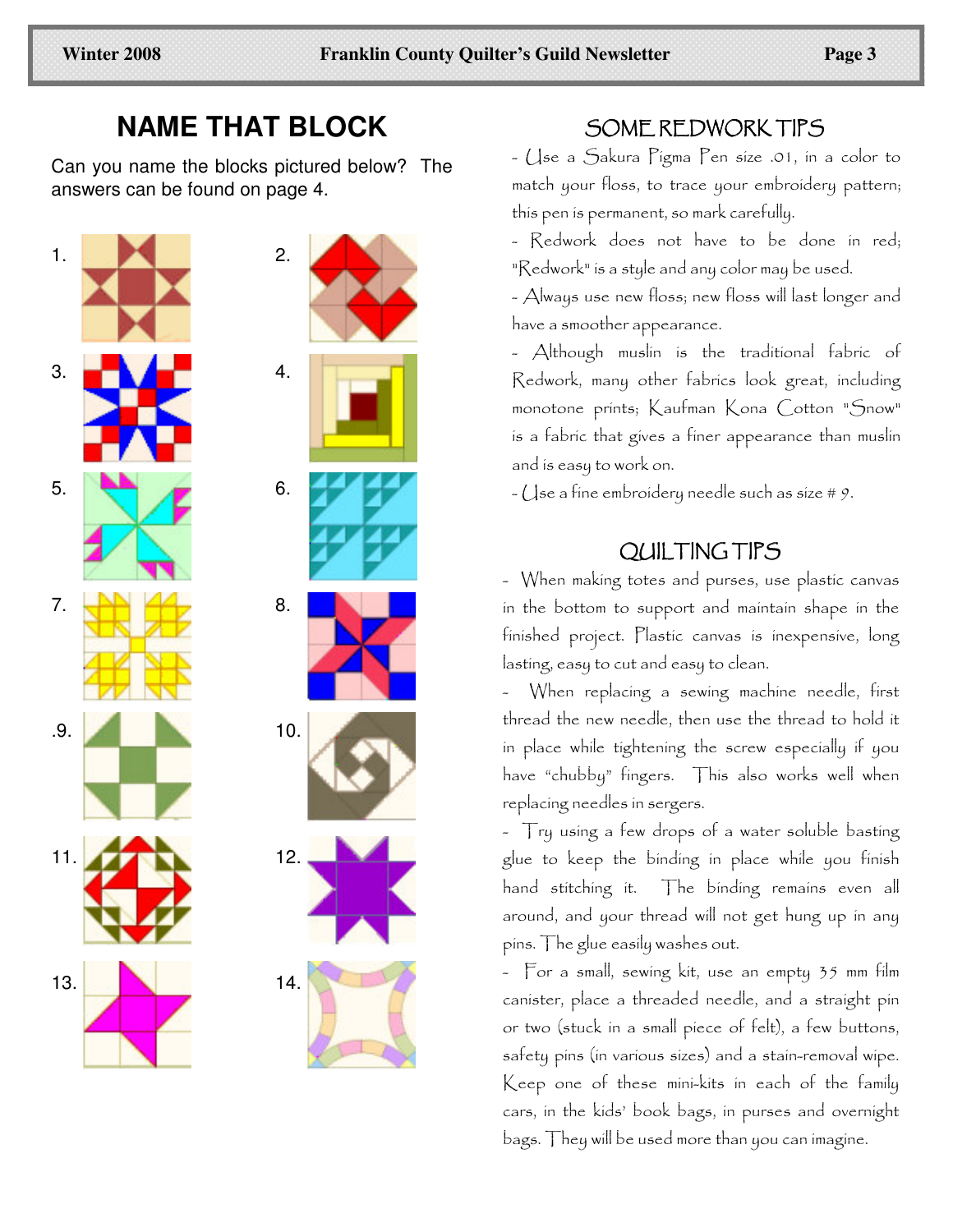#### RECIPE CORNER: Hot Spiced Cider

2 quarts apple cider

- 1/4 cup packed brown sugar
- 1/2 teaspoon whole allspice
- 1 teaspoon whole cloves
- 1 cinnamon stick
- 1/4 teaspoon salt
- 1 pinch ground nutmeg
- 1 large orange, quartered with peel

Prepare cider using a large automatic coffee maker. Substitute the cider for the water. Place brown sugar, spices, salt, and orange wedges in coffee basket with filter and brew. Serve hot.

#### Vermont Maple and Apple Pie

Prepared double crust for 9" pie 5 cups apples, peeled and sliced 3/4 cup Pure Vermont Maple Syrup 3 tablespoons cornstarch 1 egg 1/2 teaspoon cinnamon 1/4 teaspoon nutmeg 1/4 teaspoon salt (optional) Maple granulated sugar (optional)

Preheat oven to 425 degrees. Place apples in pie shell. Mix remaining ingredients in a bowl, and pour over apples. Place top crust over filling, cut steam vents, and sprinkle with maple sugar (optional). Bake for 10 minutes, reduce heat to 350 degrees and continue baking 25-30 minutes.

# **NAME THAT BLOCK ANSWERS** (from Page 3)

- $1.$ Ohio Star
- $2.$ **Card Trick**
- 3. 54-40 or Fight
- $4.$ Log Cabin
- 5. Rosebud
- $6.$ Birds in the Air
- 7. Maple Leaf
- 8. Clay's Choice
- 9. Shoo Fly
- $10.$ Snail's Trail
- $11.$ Corn and Beans
- $12.$ Sawtooth Star
- $13.$ **Friendship Star**
- 14. Double Wedding Ring



# **FCQG WEBSITE ON THE INTERNET**

Don't forget to check out the guild website www.vtmooses.us/fcqg.html at for the latest information about the guild. You can find the meeting minutes and view some of the quilts from the monthly Show and Tell.

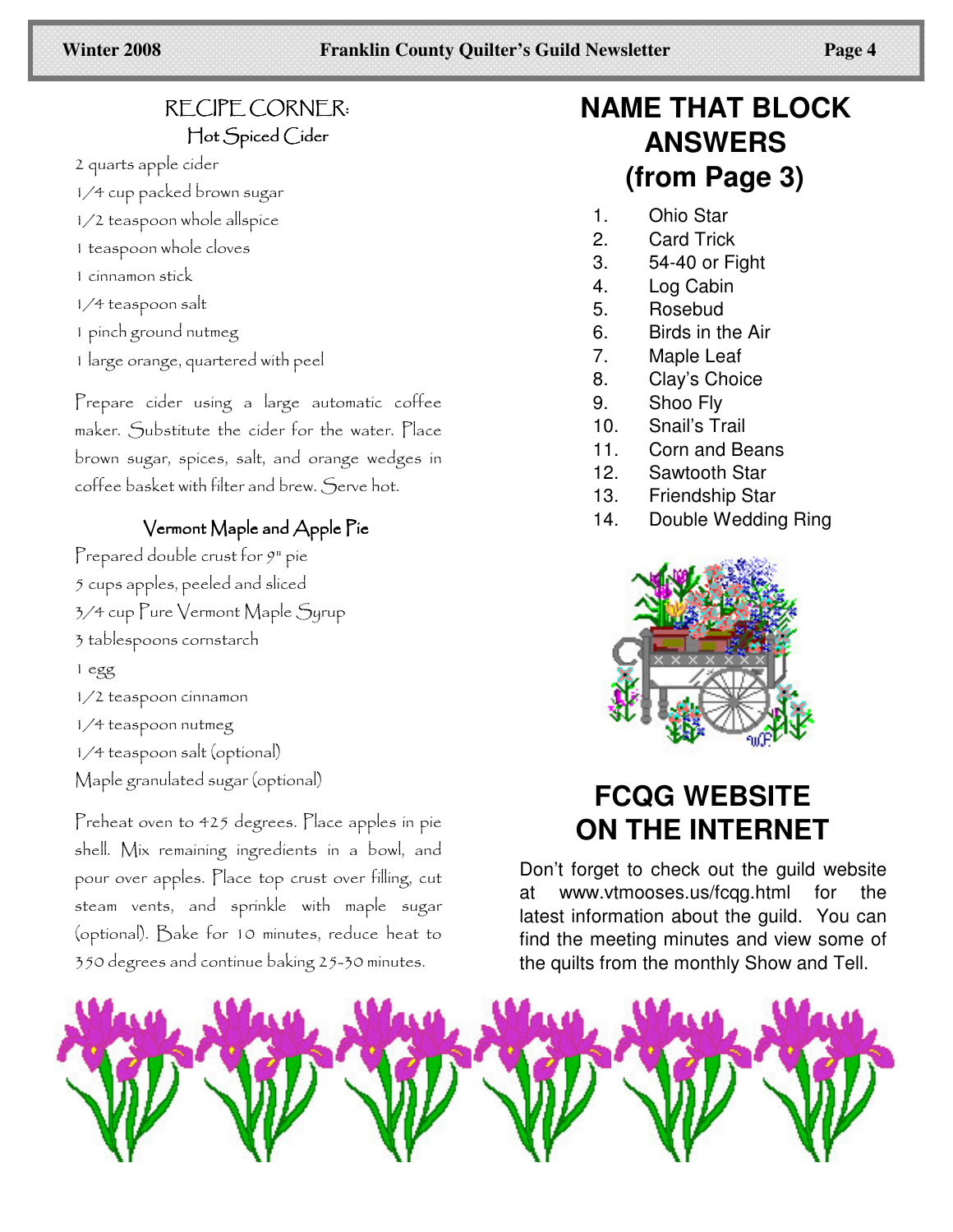# **FAT QUARTERS NEEDED FOR BASKET PRIZE**

The guild needs donations of fat quarters (FQs) for the third prize in our yearly raffle, a basket of fat quarters. Please search your stash and select a few FQs and bring them in to a meeting. Sally McIntyre will be collecting the FQs.

Please remember to bring 100% cotton fabric only. If you're not sure of the fabric content, try the burn test. If the fabric burns into soft ashes, it is 100% cotton.



# **SILENT AUCTION ITEMS**

As always, the guild needs quilt-related items for the Silent Auction held in conjunction with the Quilt Show in April. This year's coordinators are Diane Forey and Nancy Orcutt; Diane and Nancy are anxious to accept your donated items.

Please be sure to securely piece, appliqué, quilt and/or tie your silent auction donations. People attending the Quilt Show will be bidding on these items, and we need to ensure they "purchase" quality products. The guild's reputation depends on it.



Plans are moving along for the guild's 10th annual show. Sally McIntyre is leading the effort. We plan to have a special exhibit for the mystery quilt Marilynn Jessiman organized last year for the Block of the Month program. So if you made a Vermont mystery quilt, make sure it's finished in time for the show. A separate ribbon or two will be awarded for these quilts.

We are also introducing a few new ribbons for the 10th annual show. Those ribbons will include: the Founder's Award, a green ribbon; the President's Award, an orange ribbon; a Vendor's Award, a gray ribbon, to be awarded by each of the vendors; and a Quilt Pink Award, a special pink ribbon to be awarded to the top viewers' choice for all the breast cancer quilts.

And as I've said at the guild meetings, "We need quilts!!!" A Quilt Show Entry Form is included in this newsletter on page 7. Fill the form out and bring your quilts to the February meeting to be photographed. We will use those photographs to plan the layout for the quilts. The deadline for entry forms to be turned in to Phyllis Fletcher is the March 10th meeting. So pull out a few of those UFOs you've completed this year and fill out a form...

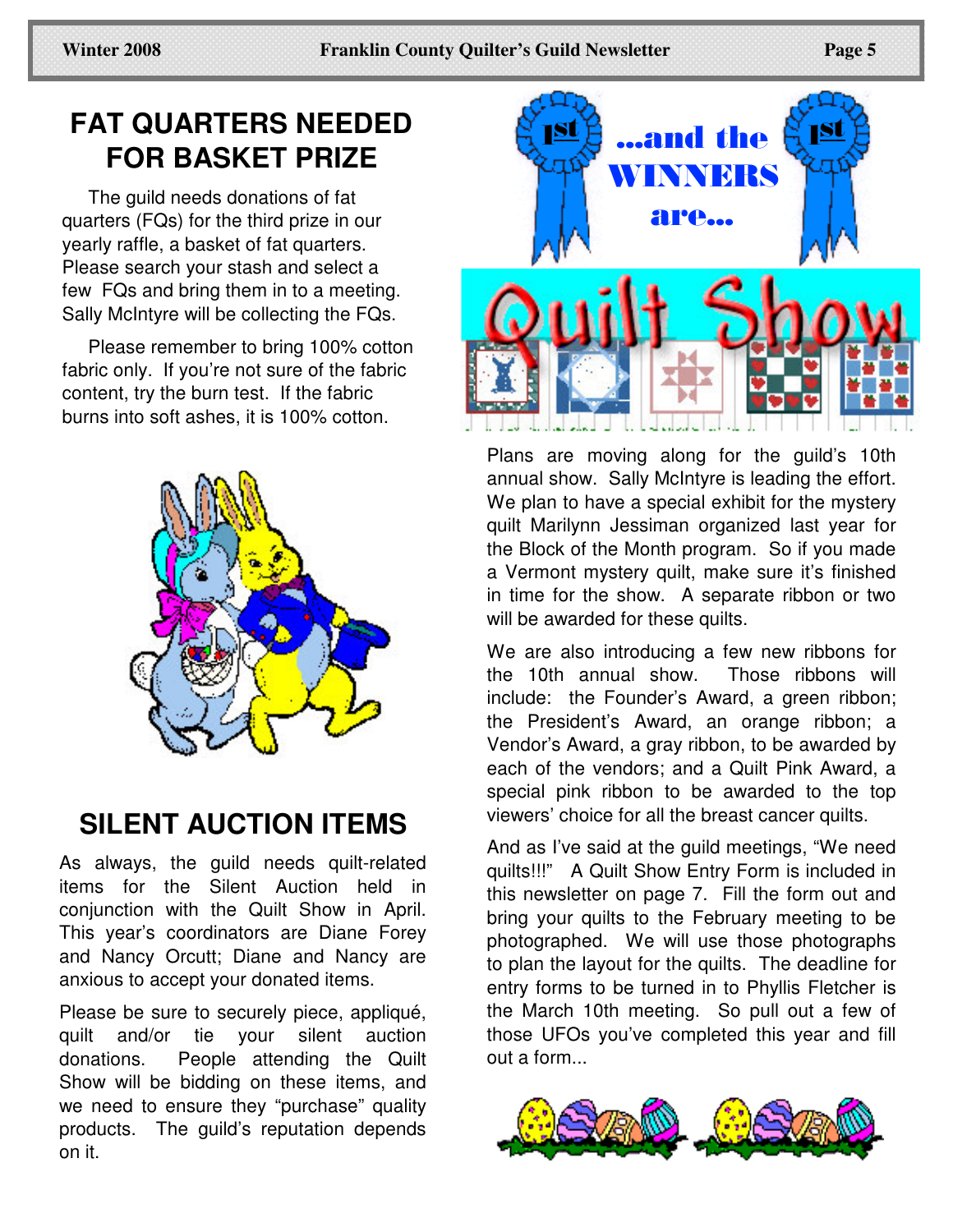

# **ORPHAN BLOCKS STILL WANTED**

The guild is still willing to take your leftover "orphan blocks" if you have any. If you do, bring them in and donate them to the guild's Orphan Block Box.

Gail Darling and Heather Palow are the new keepers of the box. The guild now has a "stash of quilts" on hand for "emergencies" or other situations which warrant the comfort of a quilt. If you have any leftover blocks, we'll find your blocks a good home in another finished quilt.



# **2007 QUILTING BEES**

Sally McIntyre has volunteered to host a February quilting bee at the NMC Conference Room on Friday, February 8th, from 4:00 pm - 9:00 pm. We'll be making ribbons for the quilt show.

If you would be interested in having a "quilting bee" for the guild in your community, let Sharon Perry know. We only ask that you find a free-of-charge space available in your area and reserve it for guild members to use, weekend dates preferred.



# **Saturday, March 15th**

RECIPE CORNER: Blueberry-Onion Pork Tenderloin

3/4 to 1 pound pork tenderloin 2 tablespoons butter, divided 2 medium onions, sliced  $1/2$  teaspoon salt 1/4 teaspoon ground black pepper 2 tablespoons sugar 1/4 cup port wine or sweet sherry 2 tablespoons balsamic vinegar 1 cup fresh or frozen blueberries 1 cup chopped cherry tomatoes

Preheat broiler. Broil pork, turning occasionally until cooked through, about 20 minutes. Kemove to a platter; cover to keep warm. In a large skillet over medium-high heat, melt 2 table-spoons of the butter. Add onions, salt and pepper; cook until onions are golden, about 10 minutes. Add sugar; cook until onions are caramelized. Add port, balsamic, blueberries and tomatoes and bring to a boil. Remove from heat. Thinly slice pork and  $s$ erve with sauce.  $\left(\bigtriangleup s$  a note,  $\right|$  substitute another cup of blueberries for the tomatoes.)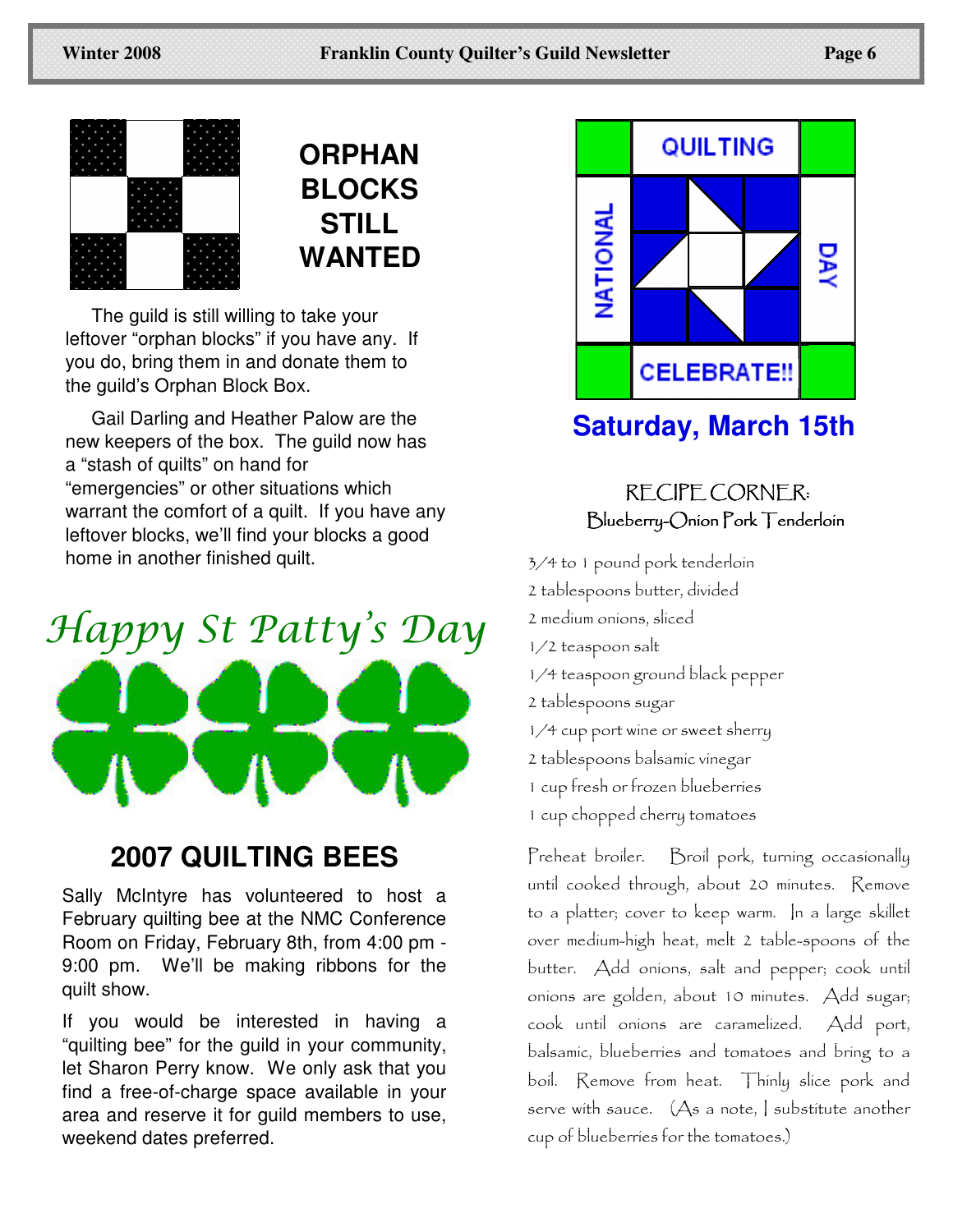| <b>Winter 2008</b>     |                                                    | <b>Franklin County Quilter's Guild Newsletter</b>       |                                            |                | Page 7                 |
|------------------------|----------------------------------------------------|---------------------------------------------------------|--------------------------------------------|----------------|------------------------|
|                        | <b>Quilt Show Entry Form</b>                       | (NO quilt will be accepted after 7:00 pm on April 4th!) |                                            |                |                        |
| Name:                  |                                                    |                                                         | Name of Quilt (or quilt design):           |                |                        |
| <b>Phone number:</b>   |                                                    | Width: inches                                           |                                            | Length: inches |                        |
|                        | Circle appropriate info:                           |                                                         |                                            |                |                        |
| <b>Class:</b>          | Miniature<br><b>VT Mystery Quilt</b>               | Wall-hanging                                            | Crib/Baby                                  | Bed            | <b>Breast Cancer</b>   |
|                        | <b>Quilt top: Hand pieced</b><br>Machine appliquéd |                                                         | <b>Machine pieced</b><br><b>Wholecloth</b> |                | Hand appliquéd         |
| <b>Finished quilt:</b> | <b>Tied</b>                                        | <b>Hand quilted</b><br><b>Quilted by</b>                |                                            |                | <b>Machine quilted</b> |

**Include any information you would like to share about your quilt (please limit to 50 words):**

| <b>Quilt Show Entry Form</b>          |                                                    |                   | (NO quilt will be accepted after 7:00 pm on April 4th!) |           |                        |                                                                                   |  |  |
|---------------------------------------|----------------------------------------------------|-------------------|---------------------------------------------------------|-----------|------------------------|-----------------------------------------------------------------------------------|--|--|
| Name:                                 |                                                    |                   | Name of Quilt (or quilt design):                        |           |                        |                                                                                   |  |  |
| <b>Phone number:</b>                  |                                                    |                   | Width: inches                                           |           |                        | Length: inches                                                                    |  |  |
|                                       | Circle appropriate info:                           |                   |                                                         |           |                        |                                                                                   |  |  |
| <b>Class:</b>                         | <b>Miniature</b><br><b>VT Mystery Quilt</b>        |                   | Wall-hanging                                            | Crib/Baby | <b>Bed</b>             | <b>Breast Cancer</b>                                                              |  |  |
|                                       | <b>Quilt top: Hand pieced</b><br>Machine appliquéd |                   | <b>Machine pieced</b><br><b>Wholecloth</b>              |           |                        | Hand appliquéd                                                                    |  |  |
| <b>Finished quilt:</b><br><b>Tied</b> |                                                    | <b>Quilted by</b> | <b>Hand quilted</b>                                     |           | <b>Machine quilted</b> |                                                                                   |  |  |
|                                       |                                                    |                   |                                                         |           |                        | Include any information you would like to share about your quilt (please limit to |  |  |

**Include any information you would like to share about your quilt (please limit to 50 words):**